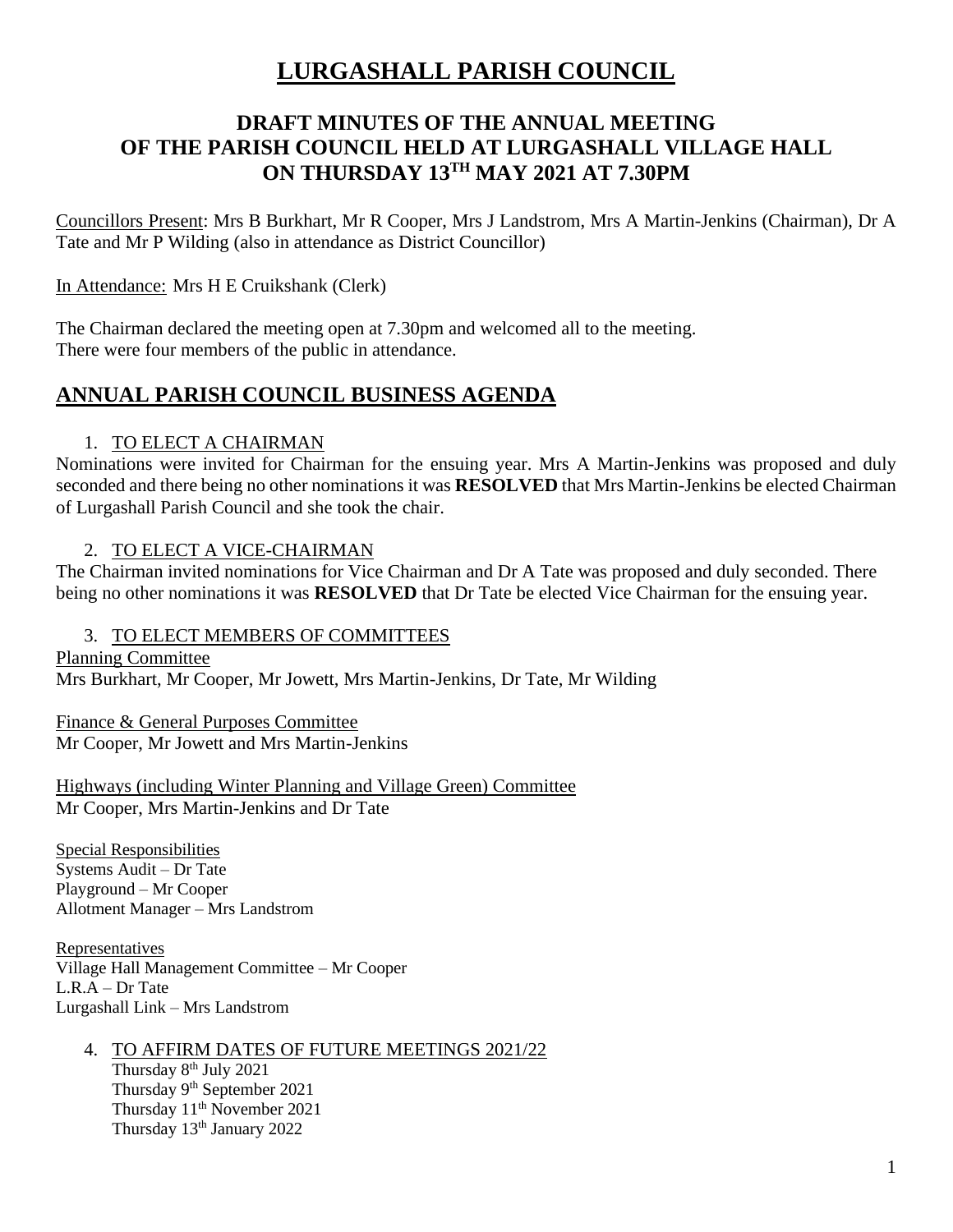Thursday 10<sup>th</sup> March 2022 Thursday  $12<sup>th</sup>$  May 2022 (Annual Meeting)

All meetings are to be held in Lurgashall Village Hall at 7.30pm unless otherwise stated. Planning meetings are to be held on the first Tuesday of every month at the Village Hall at 7.30pm

### Public Question time

Two members of the public had come to the meeting to discuss the deterioration of Fernden Lane and the possibility of the Parish Council spending its CIL money on some repairs. Unfortunately, Lurgashall Parish Council has never received any CIL (Community Infrastructure Levy) funds so has no money to allocate to this. There are numerous lanes in the parish in a poor condition. It is just not possible for parishes to start funding for highways. Mrs Martin-Jenkins said it is essential that pressure is kept on WSCC Highways.

The parishioners also spoke about the proposed distillery on Fernden Lane and its current alcohol licensing application. The lane is not a suitable road for lorry use. They are concerned about access, opening hours for its click and collect service and disturbance. Mr Wilding stated that he had been the one who had brought it to the attention of residents and has raised concerns and objections to the licensing committee at Chichester District Council.

The Chairman thanked the residents of Fernden Lane for coming to the meeting. She introduced Mr Mark Jones who was in attendance as a potential candidate for one of the Councillor vacancies. It is hoped he may like to be co-opted at July's meeting. Mr Jones gave a brief resume of himself.

## **PARISH COUNCIL BUSINESS**

### 40/21 APOLOGIES FOR ABSENCE

Apologies were received from Parish Councillor Mr Neil Jowett and County Councillor Janet Duncton. Apologies were also received from Vanessa Semmens who is interested in the Councillor vacancy.

### 41/21 CODE OF CONDUCT

The Chairman reminded members of their responsibilities under the Code of Conduct.

## 42/21 MINUTES OF THE LAST MEETING

The minutes of the last Parish Council meeting held on Thursday 11<sup>th</sup> March 2021 were approved and signed by the Chairman as a true record.

### 43/21 MATTERS ARISING

There were no matters arising which were not on the agenda this evening.

## 44/21 COUNCILLORS REPORTS

There was no County Councillor report but if there is anything anyone needs Councillor Duncton to look into either at County or District Council, please contact her directly. Contact County: [janet.duncton@westsussex.gov.uk](https://webmail.function28.co.uk/mail/compose?to=janet.duncton@westsussex.gov.uk) District Council: [jduncton@chichester.gov.uk](https://webmail.function28.co.uk/mail/compose?to=jduncton@chichester.gov.uk) Mobile 07979 152898

District Councillor Peter Wilding said not much had changed from March's report as Chichester District Council had been in purdah due to the recent County Council elections. The District Council ran the elections and are managing Covid grants and trying to get their finances back in order. They are cutting back on running costs in order to not eat too much into reserves.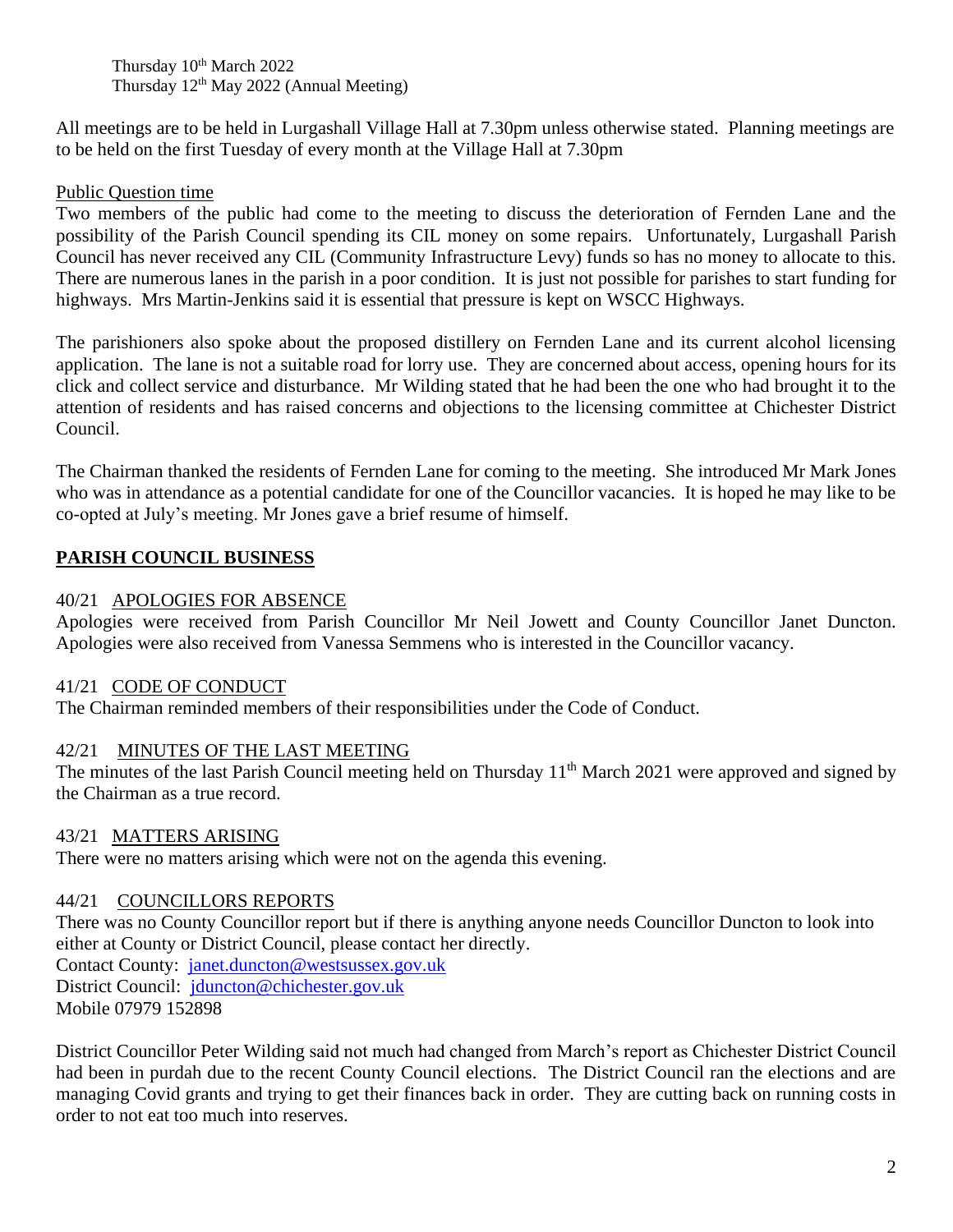Any queries of a District nature, please do not hesitate to contact Peter Wilding on [pwilding@chichester.gov.uk](mailto:pwilding@chichester.gov.uk)

### 45/21 FINANCE

The Clerk had previously distributed Appendix 3a and b which included:

- a) A statement of the position of the Council's bank accounts as at  $6<sup>th</sup>$  May 2021 incorporating details of cheques which needed to be issued, and for which approval was sought.
- b) Budget Monitoring sheet as at  $6<sup>th</sup>$  May 2021

The Council's current financial position at £32,668, bank account and budget monitoring sheet were noted. The first instalment of the 2021/22 precept of £12,500 has been received.The Clerk has applied for internet banking but there is a huge waiting list due to Covid and a new process for applications but the Parish Council is on the list.

The members duly approved the payments for Mrs H E Cruikshank (Clerk's March & April 2021 Salary & Expenses) @ £758, The Leconfield Estates (Allotments and Play Area rent plus allotment water) @ £295, Mrs Elizabeth Stedall (Annual newsletter contribution) @ £632, Mr James Tree (Internal Audit 2020/21) @ £50, WSALC (Annual Subs 2021/22) @ £173, BHIB Ltd (Annual Insurance Renewal 2021/22) @ £565, Goss Mini Skips (Mobile skip) @ £960, Chichester District Council (Litter bin emptying 2020/21) @ £268, Garden Escapes (Grass cutting 2020/21) @ £1,470 and Mrs Jane Landstrom (Allotment Exps) @ £131.40.

Clerk had previously distributed Appendix 3c and 3d which included

- c) Annual Internal Audit Report 2020/21, Sections 1 and 2 of the AGAR 2020/21
- d) Bank Reconciliation y/e 31<sup>st</sup> March 2021, Income and Expenditure sheet 2020/21 and Explanation of Variances 2020/21

The Parish Council's 2020/21 financial year started with an opening balance of £20,134. During the year, the Parish Council received an income of £25,036. This consisted of the precept at £24,000, allotment rents and the VAT return. The Parish Council spent £19,665 during the past financial year. This consisted of costs to maintain the Village Green, the Allotments and the Play Area, Clerk's Salary, General Admin plus grants and donations of £9,310 for the year. This leaves a closing balance as at 31st March 2021 of £25,505 which shows the Parish Council accounts are in a healthy but not excessive state at year end which should keep both the internal and external auditors happy. The internal audit has been carried out by Mr James Tree and he has agreed that all internal control objectives have been carried out throughout the year raising no concerns. The notice of the period for the exercise of public rights and all other legal information will be displayed on the notice board and website.

Members considered these; the Accounts for 2020/21, the AGAR 2020/21 including section 1: The Annual Governance Statement questions and section 2: The Accounting Statement figures. Members received and noted the Internal Audit had successfully been carried out by Mrs Jean Huggett. The statements and figures were duly proposed and seconded. Sections 1 and 2 were approved by Full Council and signed by the Chairman. As the expenditure just exceeds the £25,000 threshold, the annual return must be submitted for a full external audit. These documents will be sent to the External auditors, Moore. All of this information goes onto the website once it has been approved in order to compile with the transparency laws and regulations.

Mrs Martin-Jenkins thanked the Clerk for all her hard work in completing the year-end finances.

## 46/21 PLANNING

The Clerk had previously distributed Appendix 4. Mr Wilding commented upon the following applications;

### PLANNING APPLICATIONS DISCUSSED SINCE THE LAST PC MEETING

### SDNP/21/01373/LIS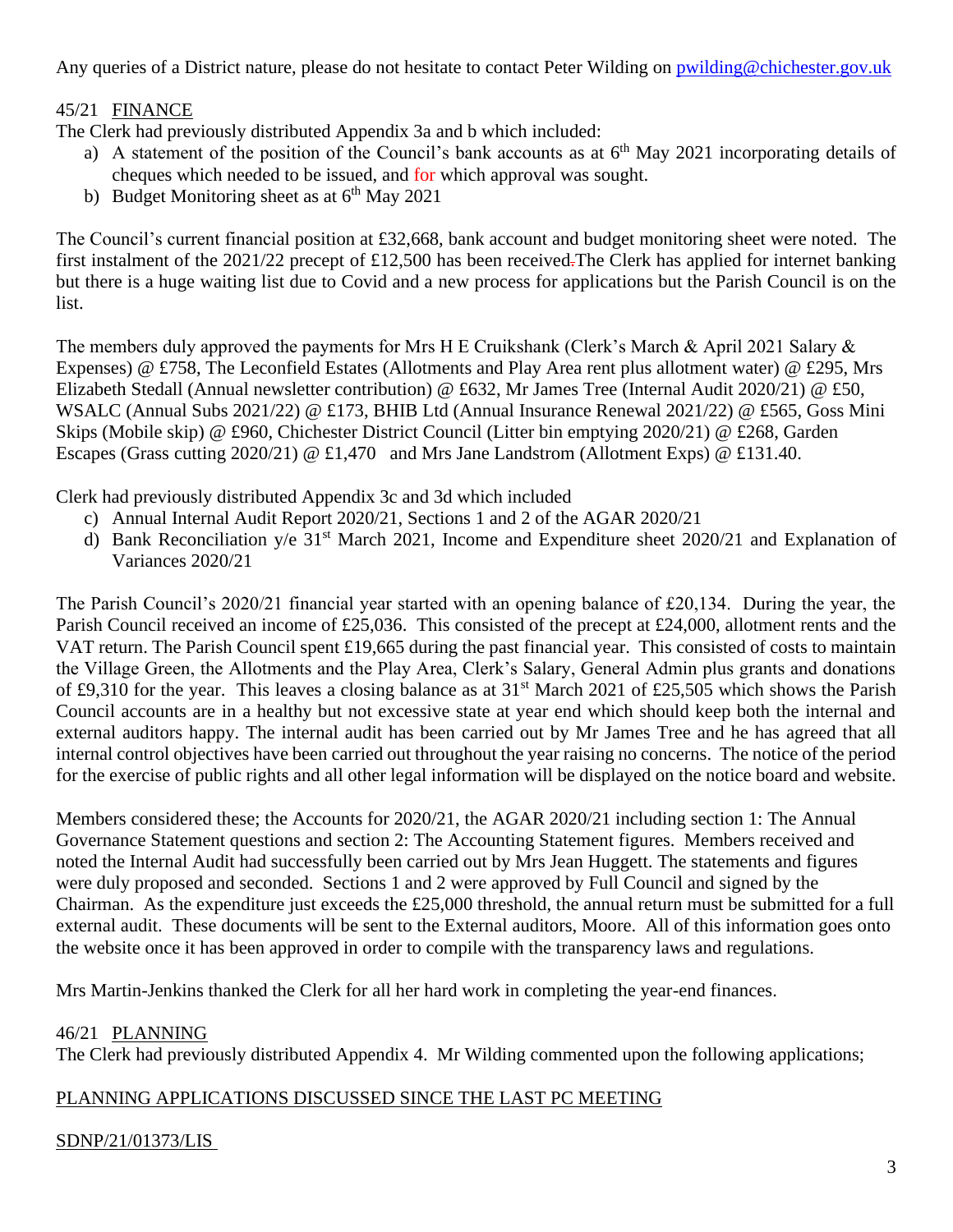Barfold Farm Tennysons Lane Lurgashall GU27 3BN Internal alterations.

### SDNP/21/01626/LDP

Smugglers Cottage Jobsons Lane Windfall Wood Common Lurgashall GU28 9HA Lawful development certificate proposed - Use of building as dwelling and extensions to the east and west elevations.

SDNP/21/01694/HOUS and SDNP/21/01695/LIS The Malt House High Hamstead Lane Lurgashall GU28 9ET Detached garage.

SDNP/21/01429/FUL Windfall Wood House Jobsons Lane Windfall Wood Common Lurgashall GU28 9HA Erection of a replacement residential dwelling.

SDNP/21/01474/FUL Crossways Hillgrove Lane Lurgashall GU28 9EP Retention of single garage.

SDNP/21/01497/FUL Castle Copse Fernden Lane Lurgashall GU27 3BS Construction of outdoor arena.

### SDNP/20/01665/FUL and SDNP/20/01666/LIS

Dickhurst Farm Petworth Road Lurgashall GU27 3BG Change of use of redundant agricultural barn to residential use and demolition of modern agricultural farm buildings.

SDNP/21/01971/FUL Abesters Quell Lane Lurgashall GU27 3BS Erection of replacement gates.

### **DECISIONS RECEIVED FROM CDC/SDNPA SINCE THE LAST PC MEETING**

*SDNP/21/00065/HOUS Dial Green House Dial Green Lane Lurgashall GU28 9HA Proposed new detached garage, swimming pool, glasshouses, detached store and ancillary landscape works. Decision: Approved*

*SDNP/21/00105/LDE Barfold Farm Tennysons Lane Lurgashall Haslemere West Sussex GU27 3BN Existing lawful development certificate for the construction of an incidental building as a pool house and gymnasium. Decision: Approved*

*SDNP/20/05690/93B*

*Northurst Farm Dial Green Lane Lurgashall Petworth West Sussex GU28 9HA Extension of outline planning permission in relation to SDNP/17/01979/HOUS (additional environmental approval) Decision: Approved*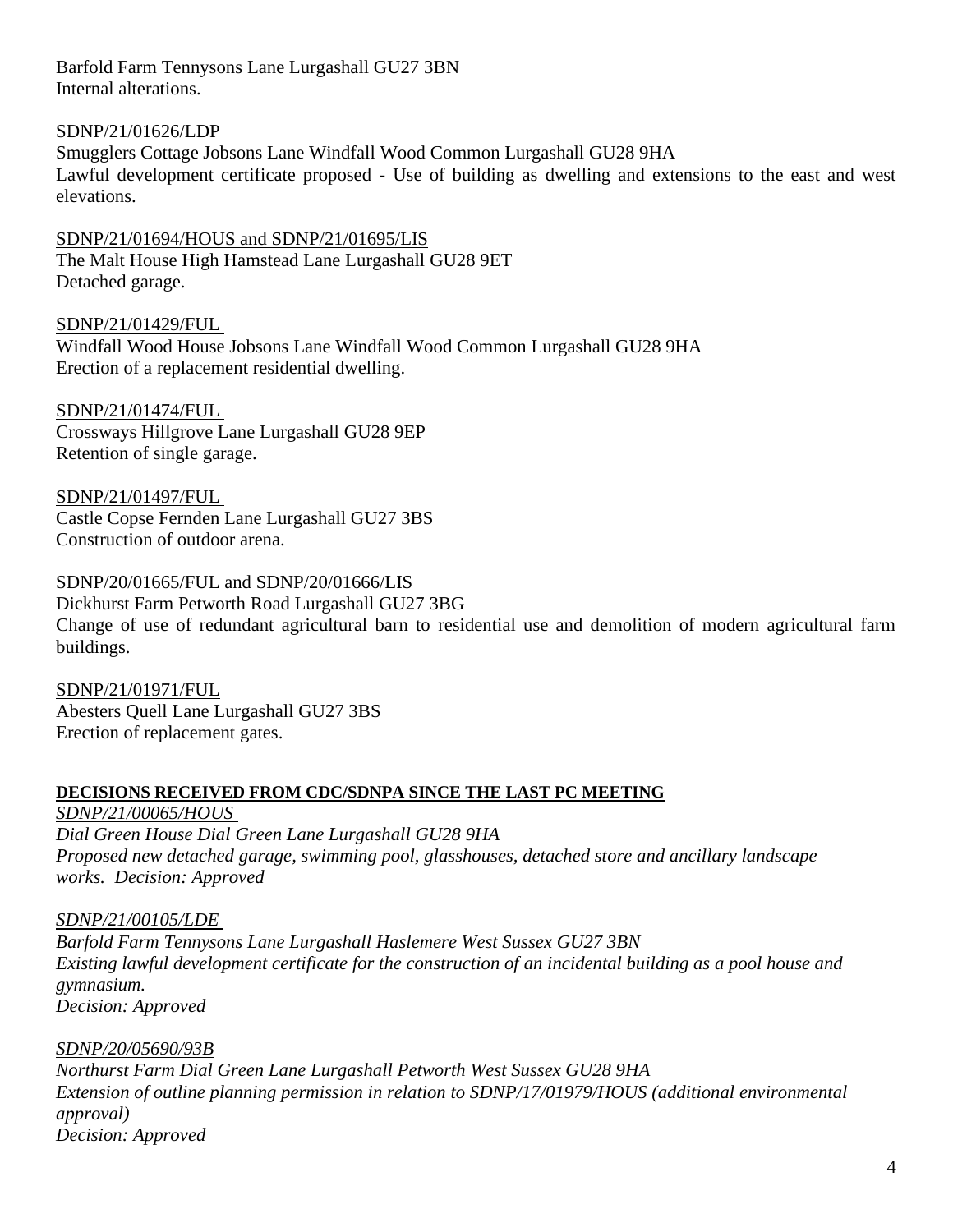### *SDNP/20/03506/FUL*

*Silver Birches Jays Lane Lurgashall GU27 3BL Proposed tennis court and change of use of land to residential. Case withdrawn*

#### *SDNP/20/02335/LDE*

*High Hampstead High Hamstead Lane Lurgashall Petworth West Sussex GU28 9EX Use as additional staff accommodation in conjunction with the lawful mixed use of High Hampstead for holiday lets and/or for residential vocational courses. Decision: Approved*

#### *SDNP/21/01532/DCOND*

*Sybs Farm Jobsons Lane Windfall Wood Common Lurgashall GU27 3BX Discharge of conditions 3 (glazing) and 4 (glazing - low light transmission) from Planning Permission SDNP/20/02010/HOUS. Decision: Approved*

### *SDNP/21/01969/DCOND*

*Sybs Farm Jobsons Lane Windfall Wood Common Lurgashall GU27 3BX Discharge of condition 6, 7 and 10 of permission SDNP/20/02010/HOUS. Decision: Approved*

#### *SDNP/21/02149/DCOND*

*Sybs Farm Jobsons Lane Windfall Wood Common Lurgashall GU27 3BX Discharge of condition 3 to permission SDNP/20/05214/FUL Decision: Refused*

#### *SDNP/20/04985/FUL*

*Boxalland Farm Petworth Road Lurgashall Haslemere West Sussex GU27 3BH Change of use from agricultural office to residential accommodation. Case withdrawn*

#### *SDNP/20/05664/HOUS*

*Rose Cottage Hillgrove Lane Lurgashall GU28 9EW Single storey extension to kitchen area. Installation of ramp or lift to living room. Decision: Approved*

#### *SDNP/20/05537/HOUS*

*Bishops Holt 163 High Hamstead Lane Lurgashall GU28 9ET Replacement of existing garage to the north of dwelling. Decision: Approved*

The Clerk to contact CDC Enforcement regarding a mobile home being used as Airbnb accommodation at Woodcraft Park Farm. The Clerk also to report the alleged use of a mobile home being used full-time at the Christmas tree site which is contrary to the original planning consent.

#### 47/21 HIGHWAYS INCLUDING VILLAGE GREEN, OPERATION WATERSHED AND WINTER MANAGEMENT

Mr Cooper reported the problem with parking around the Village Green is getting worse. Concerns have been raised by many residents over the past month or so with the number of cars and the amount of inconsiderate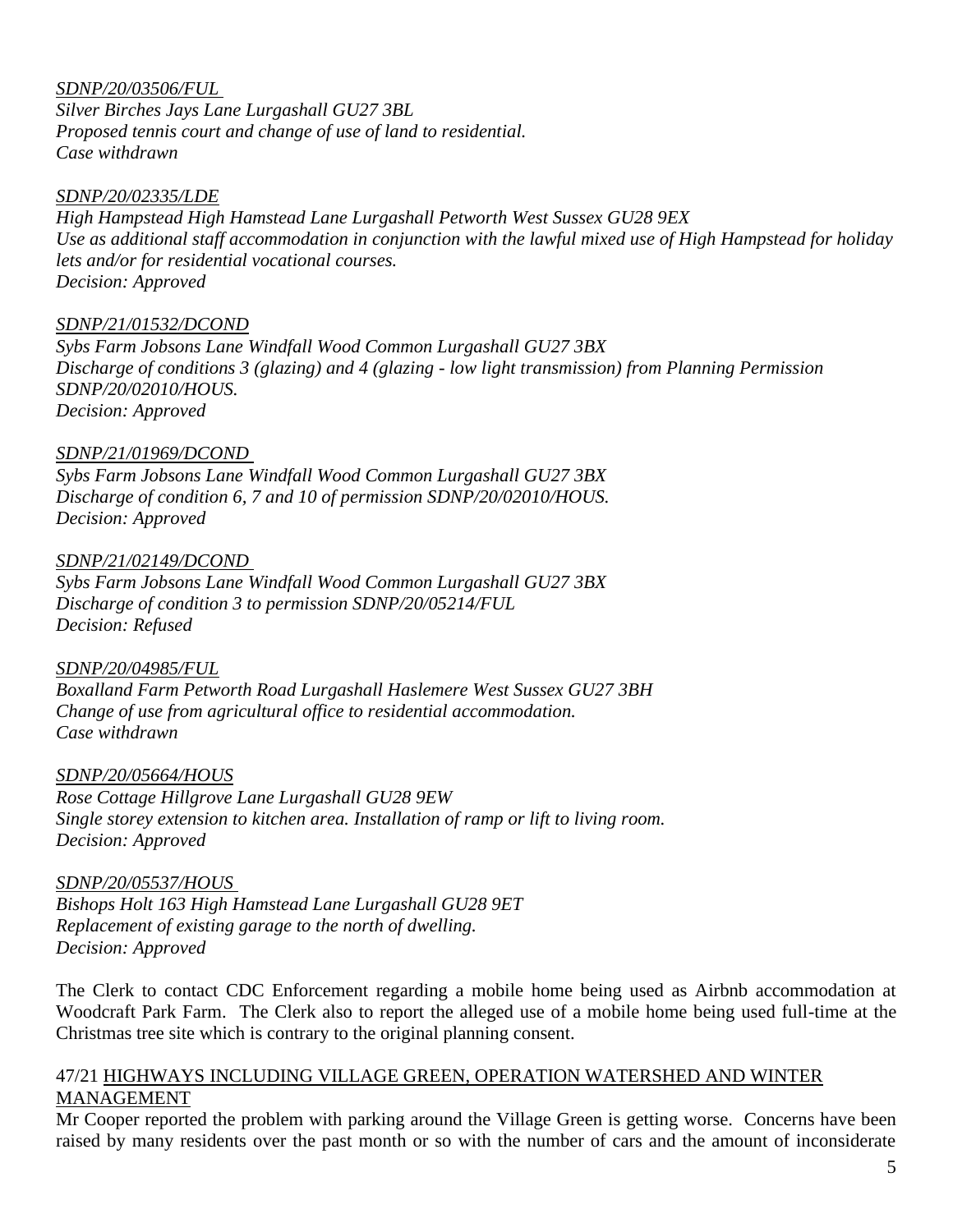parking at the weekend. It is not a new problem however it is now exacerbated by the popularity of the pub, shop and the area attracting more walkers during the pandemic. Mrs Landstrom had calculated that there was a parking deficit of about 27 cars.

The back garden of the pub is already being used by its employees, the parking areas get filled up by the time the pub opens and drivers are now parking on both sides of the road leading down to The Hole which is dangerous and not to mention around the Green. There is no easy answer but options must be explored to try and help alleviate the problem. The Jubilee Field is used as a car park for cricket matches at weekends but has a limit of 30 cars and on the number of days it can be used without applying for planning permission. The Parish Council would support the L.R.A if it could be open more. Dr Tate to discuss with the L.R.A. committee whether this is a possibility. Other suggestions were to put up "Park Considerately" signs on the parking areas to allow more cars to fit and to mark out the individual spaces. The issue is a village one, it is imperative that all shareholders talk about the problem together to help resolve: Pub, Church, Shop, L.R.A, Village Hall and the Parish Council.

Mr Jowett had suggested prior to the meeting that wooden posts be erected around the Village Green instead of the plastic ones which have recently been installed. However, it was decided this would be too expensive and it was agreed to put half a dozen plastic ones up by the phone box to stop people parking on the grass there.

The Clerk to write a formal request to Lurgashall Village Hall Management Committee asking for their permission for allotment tenants to park in its car park at the weekends to help alleviate parking round the Green.

There were several road closures coming up in or near the parish for pothole repairs/BT works: Lickfold Road 14th May 9.30am - 3pm for pothole repairs High Hamstead Lane 14th May 9.30am - 3pm for pothole repairs Jobsons Lane 24th May (maximum 5 days) for new BT poles

Please continue to report all potholes online at [https://www.westsussex.gov.uk/roads-and-travel/report-a-pothole](https://www.westsussex.gov.uk/roads-and-travel/report-a-pothole-online/)[online/](https://www.westsussex.gov.uk/roads-and-travel/report-a-pothole-online/)

Mr Cooper reported that no grit had been used during the winter.

#### 48/21 PLAYGROUND

Mr Cooper reported that Warren Green was booked to re-paint the playground at the end of May/early June @ £522 (this includes rubbing down of equipment and materials). The playground will be closed for three days. The ROSPA annual inspection is due to take place in June.

#### 49/21 ALLOTMENTS

Mrs Landstrom had previously distributed the allotment update to all members. Two new taps have now been installed so water is easily accessible to all tenants. The first gate to the allotments which was rotten has now been removed and is redundant. However, the gate leading into the allotments itself needs replacing. John Simpson has quoted £612 plus VAT for a 4ft gate with two new posts and ten additional fencing posts. The Parish Council thought this was on the high side so Mrs Landstrom will try and negotiate a better price.

The Clerk stated that The Leconfield Estates are reviewing the rent payable for the allotments. They do this every 3 years. Currently it is £200 and they would like to increase it to £215 with the next review due in 2024. All agreed this was acceptable and the Clerk would sign the form and return.

50/21 RIGHTS OF WAYS There was nothing to report.

51/21 L.R.A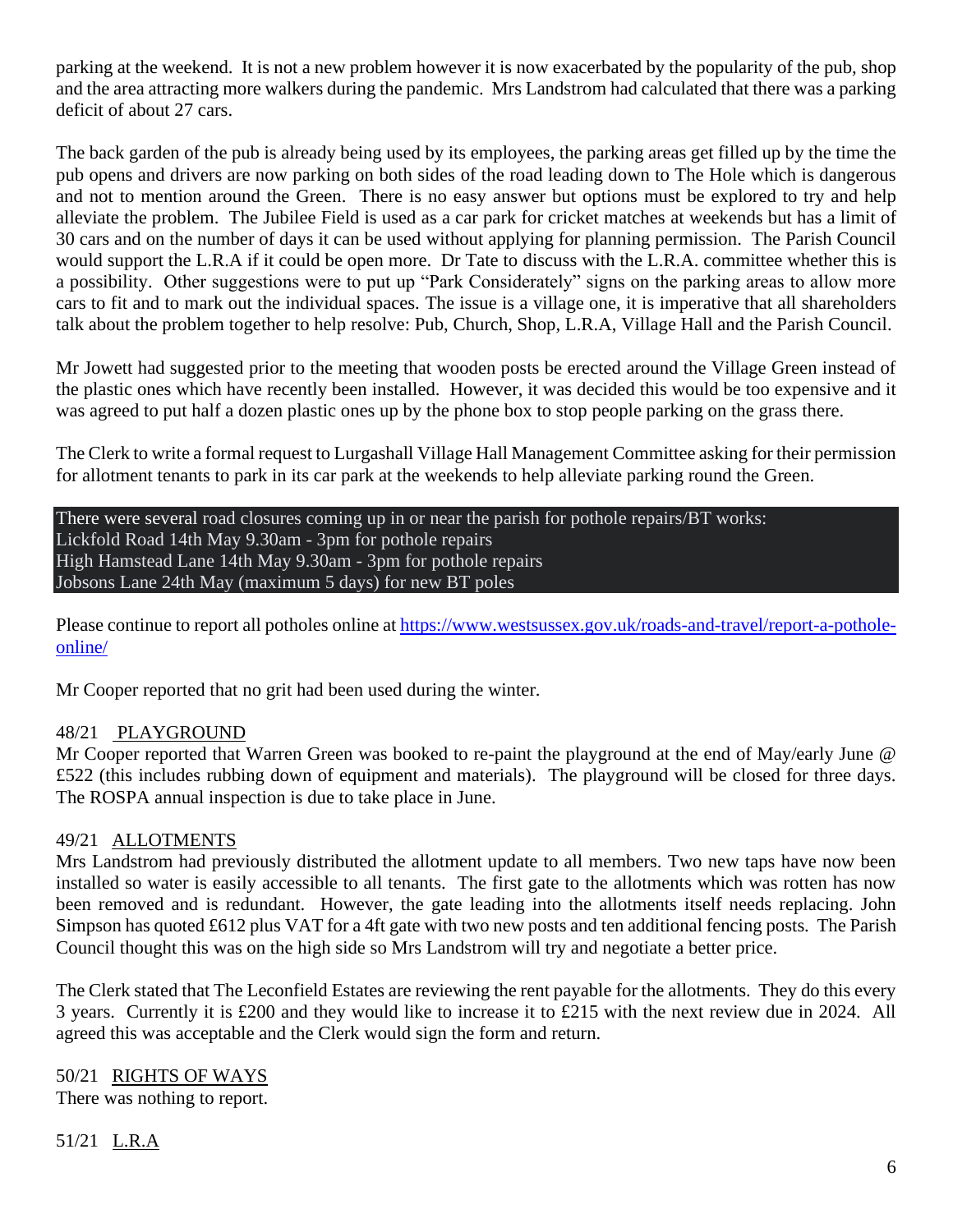Dr Tate reported that the fete storage containers will be arriving later this month. The site is pegged out for those who would like to see where they are going to be located. The containers will be clad once in situ. The Lurgashall Fete will be run this year on Saturday  $26<sup>th</sup>$  June.

## 52/21 LURGASHALL LINK

Mrs Landstrom reported the Lurgashall Link Facebook Group now has 127 members and is regularly used. There will be an update in the Parish Newsletter. There are four administrators who carefully adhere to the residents only membership rules. Mrs Landstrom suggested the Parish Council's agendas and minutes are put up on the Facebook page.

## 53/21 VILLAGE SHOP TABLE AND CHAIRS

Members agreed that it was a good idea for the Village Shop to utilise the grass area between the bus shelter and the shop (Common Land) for table and chairs during any good weather, as long as approval had been sought from the land owners, The Leconfield Estates.

## 54/21 CORRESPONDENCE

The Clerk had forwarded March's Police report from PCSO Neil Billingham to all members as follows: Introduction.

It is beginning to look like we can see the light at the end of the lockdown tunnel!

As I understand it, we are moving along the Prime Ministers' "Road Map" and restrictions are starting to lift. We are currently under the rule of 6 (6 individuals or 2 families can meet) but it all needs to be outdoors. Please refer to Government guidance for full details.

With that in mind, we will be looking at relaunching our Scam talks, usually completed by our colleague PCSO Richard MOOREY. These scam talks revolve around Operation Signature, Sussex Police's response to scams, scam calls and all fraud related incidents.

We have recently noticed an increase in attempted Fraud calls, firstly relating to calls from bogus Police Officers claiming they are investigating a crime. They then ask the victim to transfer funds from their account to a "safe" one nominated by the false officer. We will NEVER ask anyone to move funds, nor will a bank. The second recent attempt relates to text messages received claiming to be from the Post Office and asking for outstanding payments on underpaid post. Usually, this message (and many others claiming to be from various High Street Banks) will come from a mobile phone number, starting 07. Any legitimate text will have the name of the organization at the top, not a phone number. Again, no legitimate organisation will ask for funds to be paid or moved.

Incidents of Note.

We have had a number of different thefts reported across the area, including a catalytic convertor, plants from a graveyard, golfing equipment, an older model car from a driveway and items from an outbuilding. Unfortunately, we have no specific lines of enquiry at this time, but would ask everyone to be vigilant and report any suspicious behaviour to Police.

PCSO Activity over the next month.

Over the next month we will be continuing our targeted patrols, with particular attention paid where we can to anti-social motor bikes that are increasing as the weather improves. We are looking at Days of Action around speeding etc. and will be looking to support local Speed Watch Groups as well.

## **DON'T LET THEM MAKE YOU A VICTIM OF CRIME. IF YOU SEE IT, REPORT IT!**

The Chairman received an email from Lurgashall Cricket Club stating that they are buying a new rotary sit-on mower to replace the current one which they have been having trouble with for a few years. It will be funded by the sinking fund and partly by the Government Covid relief grant.

The Clerk received notice of an initiative by Gillian Keegan for the Community Hero Award. The award is designed to recognise the incredible selfless actions of people within the Chichester community over the past